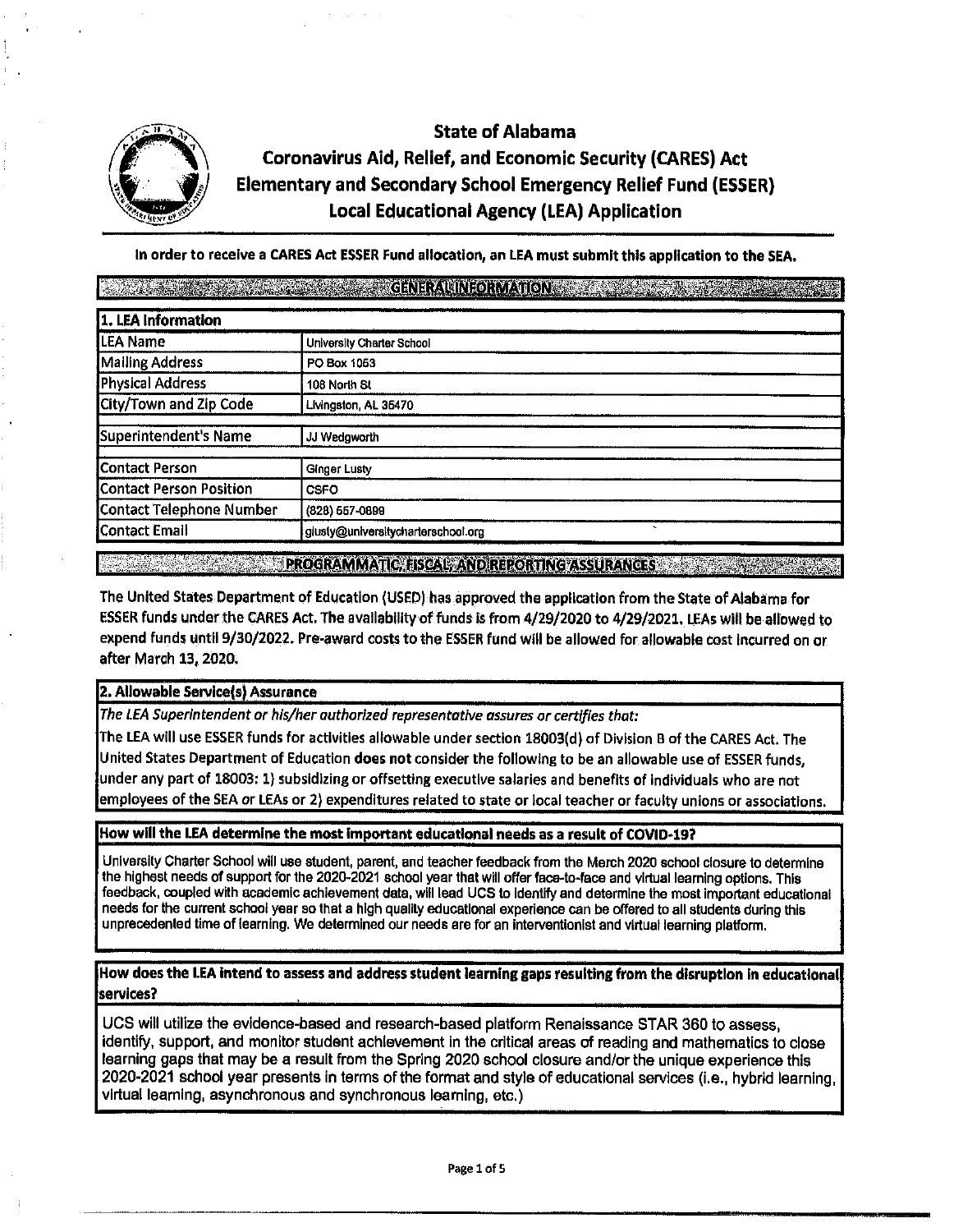|                                                                                                                   |                                                                                                                                                  |                                                                                                             |                          |                           | Which allowable activities will the LEA use ESSER funds to provide educational services? (Select all that apply) |  |  |  |
|-------------------------------------------------------------------------------------------------------------------|--------------------------------------------------------------------------------------------------------------------------------------------------|-------------------------------------------------------------------------------------------------------------|--------------------------|---------------------------|------------------------------------------------------------------------------------------------------------------|--|--|--|
| Activities authorized by the Every Student Succeeds Act (ESSA).                                                   |                                                                                                                                                  |                                                                                                             |                          |                           |                                                                                                                  |  |  |  |
|                                                                                                                   |                                                                                                                                                  |                                                                                                             |                          |                           | Activities authorized by the Individuals with Disabilities Education Act (IDEA).                                 |  |  |  |
|                                                                                                                   |                                                                                                                                                  |                                                                                                             |                          |                           | Activities authorized by the Adult Education and Family Literacy Act.                                            |  |  |  |
|                                                                                                                   | Activities authorized by the Carl D. Perkins Career and Technical Education Act of 2006.                                                         |                                                                                                             |                          |                           |                                                                                                                  |  |  |  |
|                                                                                                                   | Activities authorized by subtitle B of Title VII of the McKinney-Vento Homeless Assistance Act.                                                  |                                                                                                             |                          |                           |                                                                                                                  |  |  |  |
|                                                                                                                   | Coordination of preparedness and response efforts of local education agencies with State, local, Tribal, and                                     |                                                                                                             |                          |                           |                                                                                                                  |  |  |  |
|                                                                                                                   | territorial public health departments, and other relevant agencies, to improve coordinated responses among                                       |                                                                                                             |                          |                           |                                                                                                                  |  |  |  |
|                                                                                                                   | such entities to prevent, prepare for, and respond to coronavirus.                                                                               |                                                                                                             |                          |                           |                                                                                                                  |  |  |  |
|                                                                                                                   | Providing principals and other school leaders with the resources necessary to address the needs of the                                           |                                                                                                             |                          |                           |                                                                                                                  |  |  |  |
|                                                                                                                   | individual schools.                                                                                                                              |                                                                                                             |                          |                           |                                                                                                                  |  |  |  |
|                                                                                                                   | Activities to address the unique needs of low-income children or students, children with disabilities, English                                   |                                                                                                             |                          |                           |                                                                                                                  |  |  |  |
| V<br>learners, racial and ethnic minorities, students experiencing homelessness, and foster care youth, including |                                                                                                                                                  |                                                                                                             |                          |                           |                                                                                                                  |  |  |  |
| how outreach and service delivery will meet the needs of each population.                                         |                                                                                                                                                  |                                                                                                             |                          |                           |                                                                                                                  |  |  |  |
|                                                                                                                   | Developing and implementing procedures and systems to improve the preparedness and response efforts of                                           |                                                                                                             |                          |                           |                                                                                                                  |  |  |  |
|                                                                                                                   | local educational agencies.                                                                                                                      |                                                                                                             |                          |                           |                                                                                                                  |  |  |  |
|                                                                                                                   | Training and professional development for staff of the local educational agency on sanitation and minimizing                                     |                                                                                                             |                          |                           |                                                                                                                  |  |  |  |
|                                                                                                                   | the spread of infectious diseases.<br>Purchasing supplies to sanitize and clean the facilities of a local educational agency, including building |                                                                                                             |                          |                           |                                                                                                                  |  |  |  |
|                                                                                                                   |                                                                                                                                                  |                                                                                                             | operated by such agency. |                           |                                                                                                                  |  |  |  |
|                                                                                                                   |                                                                                                                                                  |                                                                                                             |                          |                           | Planning for and coordinating during long-term closures, including for how to provide meals to eligible          |  |  |  |
|                                                                                                                   |                                                                                                                                                  |                                                                                                             |                          |                           | students, how to provide technology for online learning to all students, how to provide guidance for carrying    |  |  |  |
|                                                                                                                   |                                                                                                                                                  |                                                                                                             |                          |                           | out requirements under the Individuals with Disabilities Education Act (20 USC 1401 et seq.) and how to          |  |  |  |
|                                                                                                                   |                                                                                                                                                  |                                                                                                             |                          |                           | ensure other educational services can continue to be provided consistent with all Federal, State, and local      |  |  |  |
|                                                                                                                   |                                                                                                                                                  | requirements.                                                                                               |                          |                           |                                                                                                                  |  |  |  |
|                                                                                                                   |                                                                                                                                                  |                                                                                                             |                          |                           | Purchasing educational technology (including hardware, software, and connectivity) for students who are          |  |  |  |
|                                                                                                                   |                                                                                                                                                  | served by the local educational agency that aids in regular and substantive educational interaction between |                          |                           |                                                                                                                  |  |  |  |
| $\blacktriangledown$                                                                                              |                                                                                                                                                  | students and their classroom instructors, including low-income students and students with disabilities,     |                          |                           |                                                                                                                  |  |  |  |
|                                                                                                                   |                                                                                                                                                  |                                                                                                             |                          |                           | which may include assistive technology or adaptive equipment.                                                    |  |  |  |
|                                                                                                                   | Providing mental health services and supports.                                                                                                   |                                                                                                             |                          |                           |                                                                                                                  |  |  |  |
|                                                                                                                   |                                                                                                                                                  |                                                                                                             |                          |                           | Planning and implementing activities related to summer learning and supplemental afterschool programs,           |  |  |  |
| including providing classroom instruction or online learning during the summer months and addressing the          |                                                                                                                                                  |                                                                                                             |                          |                           |                                                                                                                  |  |  |  |
| needs of low-income students, students with disabilities, English learners, migrant students, students            |                                                                                                                                                  |                                                                                                             |                          |                           |                                                                                                                  |  |  |  |
|                                                                                                                   | experiencing homelessness, and children in foster care.                                                                                          |                                                                                                             |                          |                           |                                                                                                                  |  |  |  |
|                                                                                                                   | Other activities that are necessary to maintain the operation of and continuity of services in local                                             |                                                                                                             |                          |                           |                                                                                                                  |  |  |  |
|                                                                                                                   | educational agencies and continuing to employ existing staff of the local educational agency.                                                    |                                                                                                             |                          |                           |                                                                                                                  |  |  |  |
|                                                                                                                   |                                                                                                                                                  |                                                                                                             |                          |                           |                                                                                                                  |  |  |  |
|                                                                                                                   |                                                                                                                                                  |                                                                                                             |                          |                           | Provide a detailed budget to explain how ESSER funds will be used in your LEA.                                   |  |  |  |
|                                                                                                                   |                                                                                                                                                  |                                                                                                             |                          |                           | <b>CARES Act ESSER Funds</b><br><b>FUND SOURCE CODE 4290</b>                                                     |  |  |  |
| <b>Function</b>                                                                                                   |                                                                                                                                                  |                                                                                                             |                          |                           | <b>Brief Description of Expenditure</b>                                                                          |  |  |  |
|                                                                                                                   |                                                                                                                                                  | <b>Object</b>                                                                                               | Program                  | <b>Amount</b>             | <b>Interventionist Salary</b>                                                                                    |  |  |  |
| 1100<br>1100                                                                                                      |                                                                                                                                                  | 10                                                                                                          | 6100                     | \$53,600.00<br>\$9,600.00 | Interventionist State Health Ins                                                                                 |  |  |  |
| 1100                                                                                                              |                                                                                                                                                  | 210<br>220                                                                                                  | 8100<br>8100             | \$6,432.00                | Interventionist State Retirement                                                                                 |  |  |  |
| 1100                                                                                                              |                                                                                                                                                  | 230                                                                                                         | 8100                     | \$3,323.00                | Interventionist Social Security                                                                                  |  |  |  |
| 1100                                                                                                              |                                                                                                                                                  | 240                                                                                                         | 8100                     | \$777.00                  | Interventionist Medicare                                                                                         |  |  |  |
| 1100                                                                                                              |                                                                                                                                                  | 250                                                                                                         | 8,100                    | \$216.00                  | Interventionist State Unemployment                                                                               |  |  |  |
| 1100                                                                                                              |                                                                                                                                                  | 270                                                                                                         | 8100                     | \$60.00                   | Interventionist Life Insurance                                                                                   |  |  |  |
| 1100                                                                                                              |                                                                                                                                                  | 311                                                                                                         | 8100                     | \$9,797.00                | Virtual learning platform                                                                                        |  |  |  |
|                                                                                                                   |                                                                                                                                                  |                                                                                                             |                          |                           |                                                                                                                  |  |  |  |
|                                                                                                                   |                                                                                                                                                  |                                                                                                             |                          |                           |                                                                                                                  |  |  |  |
|                                                                                                                   |                                                                                                                                                  |                                                                                                             |                          |                           |                                                                                                                  |  |  |  |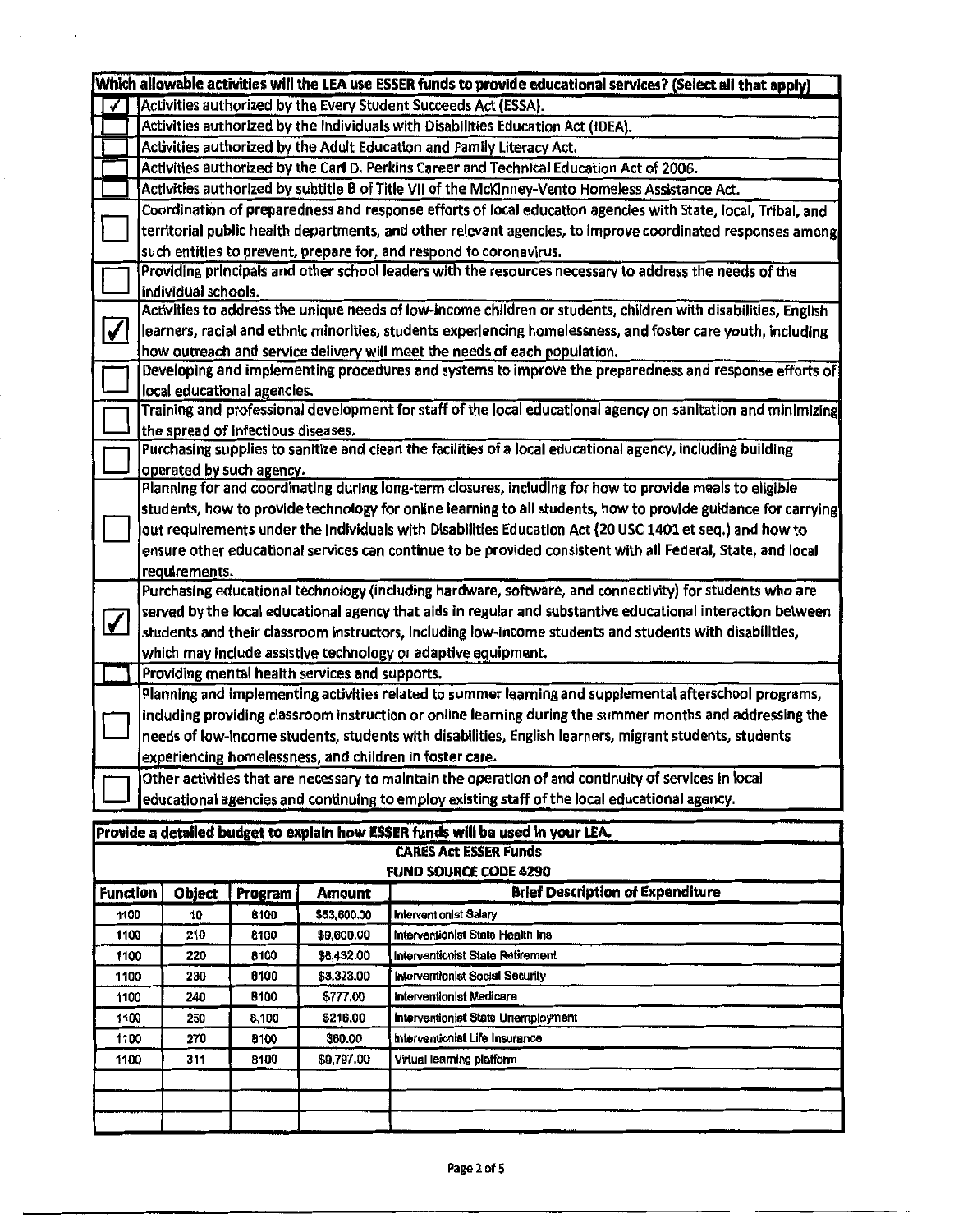#### **What is the LEA's proposed tlmellne for providing services and assistance to students and staff?**

August 2020 - Sept 30, 2022.

## **How will the LEA use ESSER funds to promote remote learning?**

UCS will utilize virtual instruction platforms (i.e., Odysseyware and/or Edgenuity) to provide engaging and supportive remote learning instruction for students who have chosen to learn virtually this school year. This method will ensure that a rigorous and quality educational experience can be presented to all students.

## **3. Equitable Services Assurances**

*The LEA Superintendent or his/her autharlzed representative assures or certifies the fol/owing:* 

- The LEA receiving ESSER funds will provide equitable services to students and teachers in non-public schools as required under Section 18005 of Division B of the CARES Act,
- The LEA receiving ESSER funds will provide equitable services to students and teachers in non-public schools located within the LEA In the same manner as provided under Section 1117 of the ESEA, as determined through timely and meaningful consultation with representatives of non-public schools.
- The LEA will ensure that it will maintain control of funds for the services and assistance provided to a non-public school
- The LEA will ensure that it will have title to materials, equipment, and property purchased with ESSER funds.
- ' The LEA will ensure that services to a non-public school with ESSER funds will be provided by the LEA directly, or through contract with, another public or private entity.

Provide a brief explanation of the following: How will equitable service funds be used by the privete schools? **How will timely and meaningful consultation occur with private schools? What Is the proposed tlmeline for services and assistance to be implemented by private schools?** 

N/A for University Charter School.

## **EXAMPLE AND A REPORT OF A REPORT OF A REPORT OF A REPORT OF A REPORT OF A REPORT OF A REPORT OF A REPORT OF A**

## 4. Other Assurances and Certifications

*The LEA Superintendent or his/her authorized representative assures or certifies the fol/owing:* 

- The LEA that receives ESSER funds will, to the greatest extent practicable, continue to compensate Its employees and contractors during the period of any disruptions or closures related to COVID-19 In compliance with Section 18006 of Division B of the CARES Act. In addition, LEAs that accept funds will continue to pay employees and contractors to the greatest extent practicable based on the unique financial circumstances of the LEA. CARES Act funds generally will not be used for bonuses, merit pay, or similar expenditures, unless related to disruptions or closures resulting from COVID-19.
- The LEA will request technical assistance on the use of ESSER funds for remote learning, which Includes both distance education as defined in Section 103(7) of the HEA and distance learning as defined in ESEA Section 8101(14), so that students can continue learning during school closures.
- The LEA will cooperate with any SEA monitoring policies and/or procedures with regards to the allowabillty of expenditures.
- The LEA will use ESSER funds for purposes that are reasonable, necessary, and allocable under the CARES Act.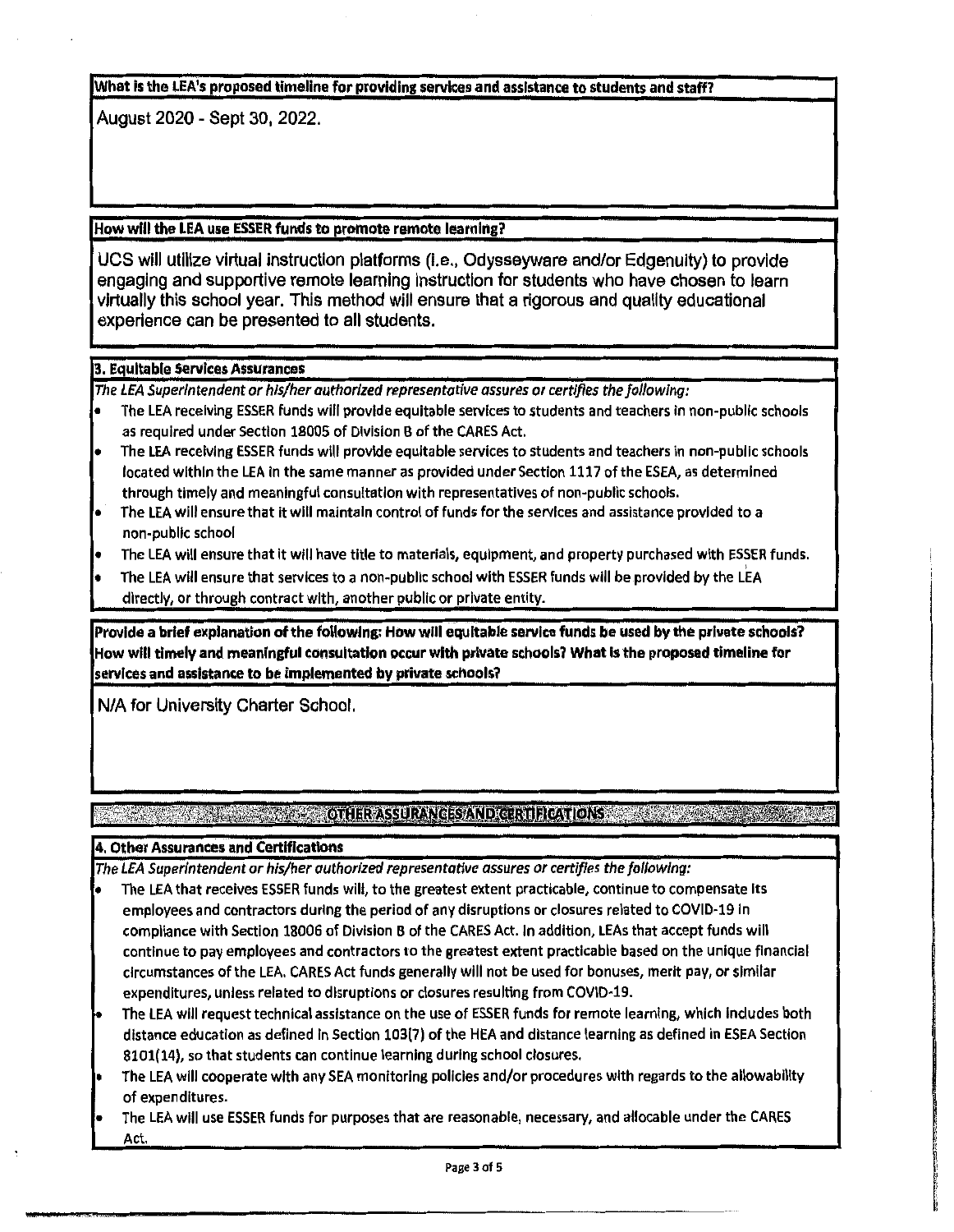The LEA Superintendent or his/her authorized representative assures or certifies the fallowing:

- The LEA will provide to the SEA the methodology used to provide services or assistance to students and staff In both public and non-publlc schools, the uses of funds and demonstration of their compliance with Section 18003(d), such as any use of funds addressing the digital divide, Including securing access to home-based connectivity and remote-use devices, related Issues In supporting remote learning for all students, Including disadvantaged populations.
- The LEA will cooperate with any examination of records with respect to such funds by making records available for inspection, production, and examination, and authorized individuals for Interview and examination, upon request.
- The LEA will comply with the provisions of all appllcable acts, regulations and assurances; the following provisions of Education Department General Administrative Regulations (EDGAR) 34 CFR Parts 76, 77, 81, 82, 84, 97, 98, and 99; the 0MB Guidelines to Agencies on Governmentwlde Debarment and Suspension (Nonprocurement) In 2 CFR Part 180, as adopted and amended as regulations of the Department In 2 CFR Part 3485; and the Uniform Guidance in 2 CFR Part 200, as adopted and amended as regulations of the Department In 2 CFR Part 3474.

#### **5. Section 442 of the General Education Provisions Act Assurances**

The LEA Superintendent or his/her authorized representative assures or cert/fies the following:

(a) Each local educational agency which participates In an applicable program under which Federal funds are made available to such agency through a State agency or board shall submit to such agency or board a general application containing the assurances set forth In subsection (b). The application shall cover the participation by that local educational agency in all such programs.

(b) The general application submitted by a local education agency under subsection (a) shall set forth assurances

{l) that the local educational agency will administer each program by the application in accordance with all applicable statutes, regulations, program plans, and applications;

(2) that the control of funds provided to the local educational agency under each program, and title to property acquired with those funds, will be In a publlc agency and that a public agency will administer those funds and property;

(3) that the local educational agency will use fiscal control and fund accounting procedures that will ensure proper disbursement of, and accounting for, Federal funds paid to that agency under each program;

(4) that the local educational agency will make reports to the State agency or board and to the Secretary as may reasonably be necessary to enable the State agency or board and the Secretary to perform their duties and that the local educational agency will maintain such records, including the records required under section 443, and provide access to those records, as the State agency or board or the Secretary deem necessary to perform their duties;

(5) that the local educational agency will provide reasonable opportunities for the participation **by** teachers, parents, and other Interested agencies, organizations, and Individuals In the planning tor and operation of each program;

(6) that any application, evaluation, periodic program plan or report relating to each program will be made readily avallable to parents and other members of the general public;

(7) that in the case of any project Involving construction •

(A) the project is not Inconsistent with overall State plans for the construction of school facilities, and

(B) In developing plans for construction, due consideration will be given to excellence of architecture and design and to compliance with standards prescribed by the Secretary under section 504 of the Rehabilitation Act of 1973 In order to ensure that facilities constructed with the use of Federal funds are accessible to and usable by individuals with disabilities;

(8) that the local educational agency has adopted effective procedures for acquiring and disseminating to teachers and administrators participating in each program significant Information from educational research, demonstrations, and similar projects, and for adopting, where appropriate, promising educational practices developed through such projects; and

(9) that none of the funds expended under any applicable program will be used to acquire equipment (Including computer software) In any Instance in which such acquisition results In a direct financial benefit to any organization representing the Interests of the purchasing entity or Its employees or any affiliate of such an organization. (c) A general application submitted under this section shall remain in effect for the duration of the program It covers. The State agencies or boards administering the programs covered by the application shall not require the submission or amendment of such application unless required by changes in Federal or State law or by other significant change in the circumstances affecting an assurance In such application.